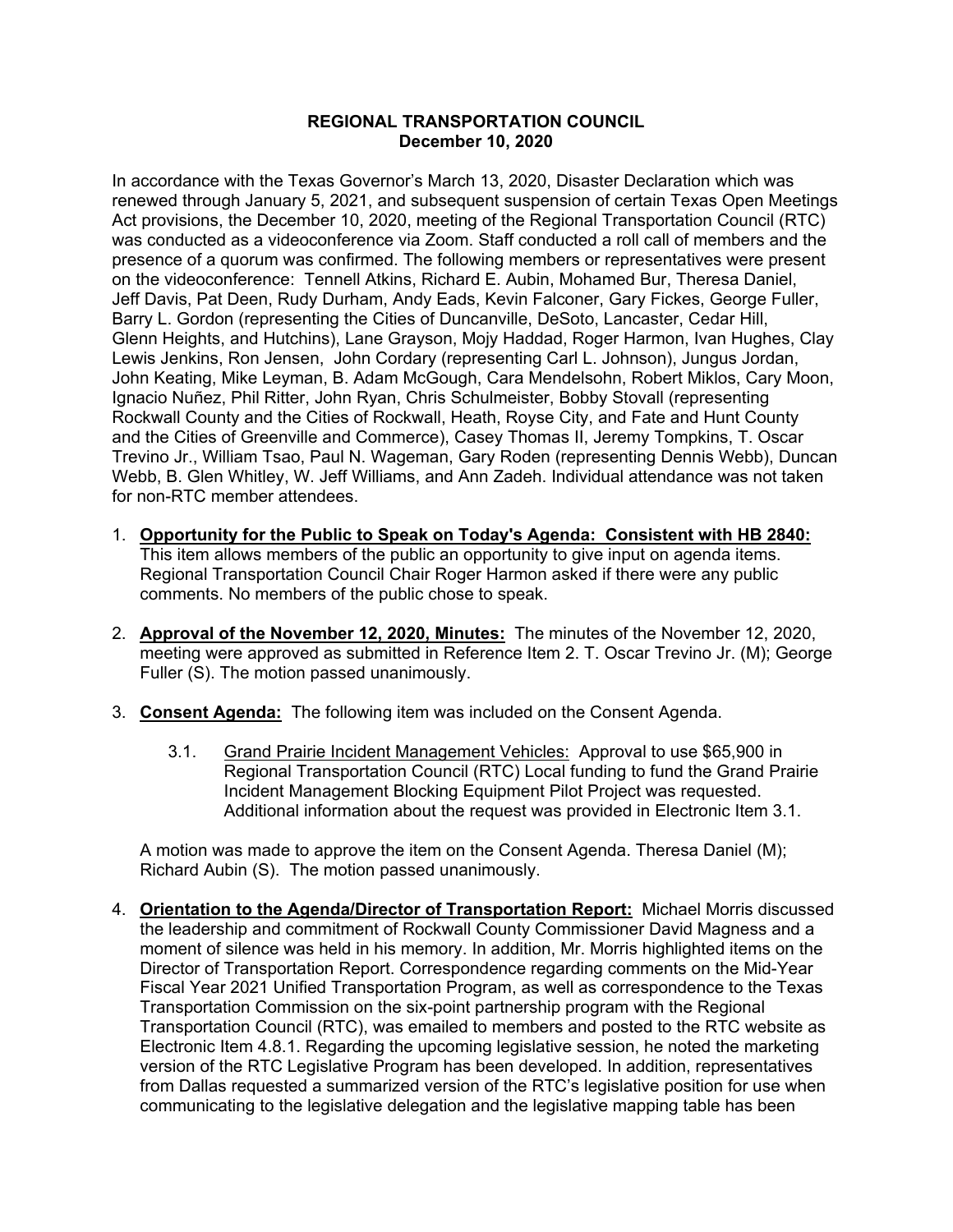emailed to members. Mr. Morris also provided an overview of slides from Electronic Item 4.2, Changing Mobility: Data, Insights, and Delivering Innovative Projects During COVID Recovery. He highlighted impacts by mode of travel, noting that transit ridership remained a concern. In addition, he discussed the negative impacts to revenue as well as the lower cost of construction. The region continues efforts to implement projects in order to take advantage the of the reduced construction costs. Detailed data is available through the online dashboard at [www.nctcog.org/pm/covid-19.](http://www.nctcog.org/pm/covid-19) The 2021 RTC meeting schedule was provided to members in Electronic Item 4.1. Dallas-Fort Worth Clean Cities upcoming event information was made at<https://www.dfwcleancities.org/dfw-clean-cities-meetings> and current air quality funding opportunities for vehicles was provided at [https://www.nctcog.org/trans/quality/air/funding-and-resources/fundingvehicle.](https://www.nctcog.org/trans/quality/air/funding-and-resources/fundingvehicle) Electronic Item 4.3 included the status of various Texas Volkswagen Environmental Mitigation Program funding programs. Additional comments received for the October public input opportunity were provided in Electronic Item 4.4 and November online input opportunity minutes were provided in Electronic Item 4.5. The December online input opportunity notice was included in Electronic Item 4.6. The current Public Comments Report was provided in Electronic Item 4.7, recent correspondence in Electronic Item 4.8, recent news articles in Electronic Item 4.9, and recent press releases in Electronic Item 4.10.

Whitney Vandiver presented the recipients of the 2019-2020 Air North Texas Partner Awards: Outstanding Advertising, City of Plano; Outstanding Initiative, City of Garland; Outstanding Outreach, City of Dallas; Arlo Ambassador, City of Denton; and Partner of the Year, City of Grand Prairie.

5. **Federal Highway Administration – Pavement/Bridge Condition Target Reaffirmation or Revisions:** Jeff Neal presented a recommendation to reaffirm support for adjusted statewide pavement and bridge condition (PM2) targets on National Highway System (NHS) facilities. The status of the various federally required performance measures was highlighted, and it was noted that in November 2018 the Regional Transportation Council (RTC) affirmed the Texas Department of Transportation's (TxDOT's) statewide targets for 2020 and 2022 for NHS pavement and bridges. Based on rulemaking, 2020 marks the midpoint of the performance period for PM2 with reports from State Departments of Transportation due October 1, 2020. When submitting its report, TxDOT adjusted five out of six of its targets for 2022, opening a new 180-day review period for the North Central Texas Council of Governments (NCTCOG) to either affirm its support of the adjusted targets or set new regional targets for 2022. Mr. Neal highlighted NHS pavement good condition targets noting an increasing trend reflects improvement. TxDOT has updated the statewide targets for good pavement condition on both interstate and non-interstate NHS facilities from 66.4 percent to 66.5 percent, and 52.3 percent to 54.1 percent, respectively. He noted that North Central Texas Council of Governments staff evaluated regional NHS pavement data for both on-system and off-system NHS facilities and linear trend projections particularly for off-system NHS pavements in both good and poor condition differ from those statewide. It was also noted that the North Texas Tollway Authority (NTTA) information represented is received directly from NTTA's Condition Rating System (CRS), and staff is working to find compatible ratings and thresholds between what is reported to the federal government and how TxDOT and local governments manage their pavement information systems. Mr. Neal also highlighted NHS bridge good and poor condition targets. For good condition targets, TxDOT did not revise its statewide good bridge condition target for 2020, which means reevaluation by the Metropolitan Planning Organization for this target was not opened. However, TxDOT did change its statewide poor bridge condition target from 0.8 percent to 1.5 percent. While the number is low, staff will continue to monitor bridge conditions since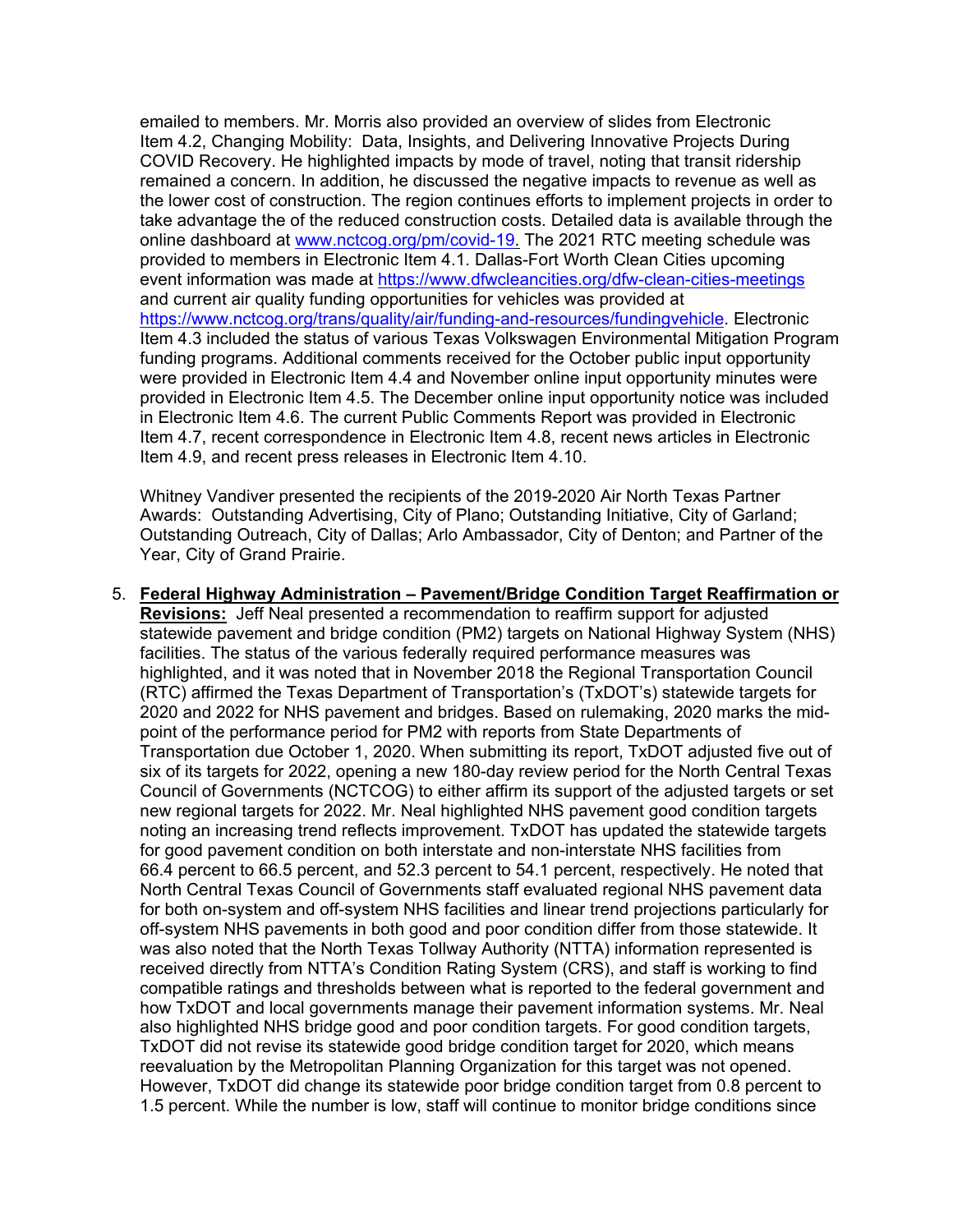bridge condition trends in the region are different from those statewide. In the region, 34 bridges have been identified as in poor condition. After review of projects included in the Transportation Improvement Program (TIP) and TxDOT's Unified Transportation Program (UTP), approximately 25 bridges will be addressed through a maintenance or construction project within the next 10 years, leaving 9 bridges remaining in poor condition in the region. Based on analysis of observed regional and statewide performance trends and the fact this is the first performance period, staff recommended reaffirmation of support for TxDOT's adjusted statewide PM2 targets. Collaboration activities with partners that would further contribute toward accomplishment of NHS pavement and bridge performance goals will continue. Details of the pavement and bridge condition targets were provided in Electronic Item 5. Mr. Neal also highlighted recent action to expedite improvements of NHS off-system arterials in poor condition through the COVID-19 #00X Infrastructure Program and Infrastructure for Rebuilding America (INFRA) Grant funding received to expedite improvements for NHS bridges in poor condition. The schedule for this effort was reviewed. A motion was made to reaffirm North Central Texas Council support for adjusted Texas Department of Transportation statewide 2022 good condition National Highway System pavement and bridge targets, as well as adjusted statewide 2022 poor condition NHS pavement and bridge targets as highlighted in Electronic Item 5. North Central Texas Council of Governments staff will work with local governments to expedite improvements for NHS off-system arterials in poor condition and with TxDOT/local governments to expedite improvements to NHS Bridges in poor condition. Theresa Daniel (M); George Fuller (S). The motion passed unanimously.

6. **2020 Metropolitan Planning Organization Milestone Policy (Round 2):** Christie Gotti presented next steps for implementing the second round of the Metropolitan Planning Organization (MPO) Milestone Policy. She noted the Regional Transportation Council (RTC) has been selecting projects since 1992 and in 2015 initiated the first round of the Milestone Policy to ensure that funded projects are being implemented in a timely manner and funding is available for other projects in the region. Round 1 of the policy reviewed projects selected from 1992 to 2005 that had not yet gone to construction and was successful in getting 51 out of 57 projects to construction. In this first round, the RTC granted a deadline extension to one project. The project's funding was obligated in October. All projects from Round 1 have either advanced to construction or were canceled at the request of the project sponsor. A second round of the Milestone Policy was initiated in 2019 for the next increment of projects and similar to the first round, the initiative is intended to move projects to construction. Round 2 affects projects there were funded between 2006 and 2010 that have not let or obligated as of December 2019; funded prior to 2006 that have let but have had implementation issues (e.g., re-bid, utility delays); funded with RTC-selected sources; locally funded and added to the Transportation Improvement Program (TIP) prior to 2010; and funded with Congressional Earmarks that are subject to rescission for a total of 41 projects that need to be reconfirmed or cancelled. Agencies with projects on the Milestone Policy Project list must reconfirm projects as a priority by providing a realistic and achievable schedule, documentation of policy board support, and documentation of availability of local matching funds. A summary of the number of projects and funded projects proposed for cancellation, as well as projects under construction/complete or letting in the future was provided. The draft list of proposed recommendations for these projects were provided in Electronic Item 4.1, and additional details of the Milestone Policy were included in Electronic Item 4.2. In the Round 1 effort, the action included a one-year grace period after the fiscal year in which each agency indicated their project would be ready. Now that the program is established and agencies understand the implications of setting their schedules, staff proposed the grace period is not continued. Also, when North Central Texas Council of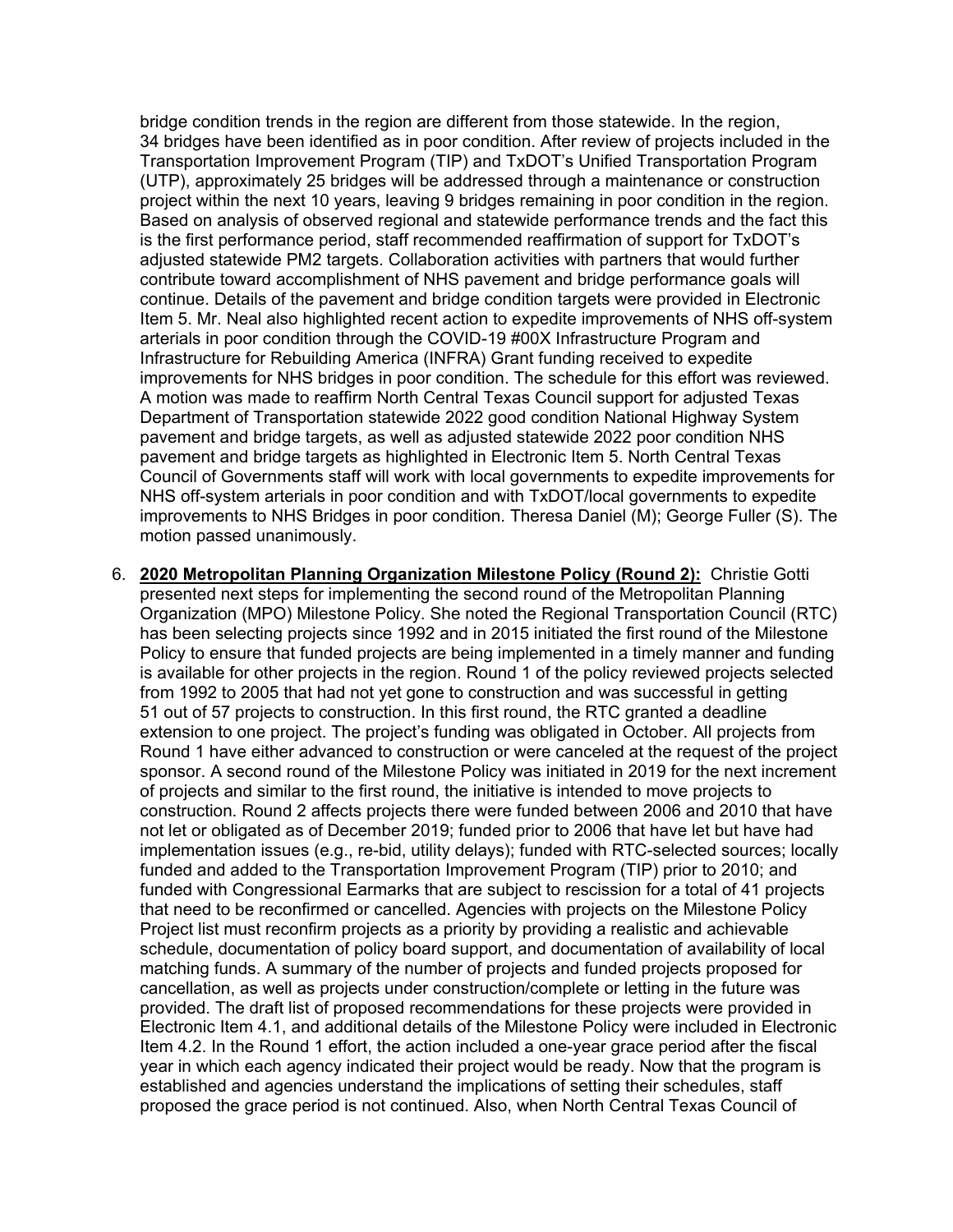Governments staff briefed the Surface Transportation Technical Committee (STTC) and RTC about the status of projects in Round 1, further extensions were offered to projects that had missed their deadlines. Now that the program is fully understood, staff proposed that failure to meet the schedules set forth will result in automatic removal of funding from a project. The schedule for this effort was highlighted, with action proposed at the January 22, 2021, STTC meeting and February 11, 2021, RTC meeting. Mo Bur, Texas Department of Transportation (TxDOT) Dallas District Engineer noted there is a lot of pressure on RTC and TxDOT to make sure that Category 5 and Category 7 funds are obligated before additional funding is requested. It is imperative that when funding is assigned to projects that the projects cross the goal line in a reasonable timeframe so entities outside the region know that when the Dallas-Fort Worth (DFW) region commits to funding a project it will deliver. He noted this puts the DFW region in a better position to compete statewide and nationally for additional funding.

## 7. **End of Ozone Season, Compliance with Federal Requirements, and Future Outlook:**

Chris Klaus presented a summary of the 2020 ozone season activity and other air quality updates for the Dallas-Fort Worth (DFW) region. The region remains in nonattainment for both the 2008 and 20015 National Ambient Air Quality Standards (NAAQS) for ozone. The attainment dates for both standards are in 2021 and will be based on ozone data from 2018, 2019, and 2020. The design value, which is the regulatory test that considers the three-year average of the fourth highest value for individual monitors, was reviewed for 2020. The design value for the Grapevine monitor had a design value of 76 parts per billion (ppb) which exceeds both the 2008 and 2015 standards. A one-year extension can be granted by the Environmental Protection Agency if in the milestone year (2020) all monitors in the region fell below the 75-ppb value, but this did not happen. As a result, the region will likely be reclassified from serious to severe for the 2008 standard, the most critical at this time. With the reclassification comes additional federal emission control strategies which were detailed in Electronic Item 7. Additional requirements related to transportation include low volatile organic compound (VOC) gasoline, which is already in use in the region, and a new requirement for vehicle miles travel (VMT) growth offset. North Central Texas Council of Governments staff are continuing to assess the VMT growth offset requirement and verifying the methodology, which evaluates if the region's transportation control strategies are sufficient to offset anticipated emission increases due to VMT growth from a base year to the attainment year. Mr Klaus highlighted impacts of COVID-19 restrictions in the region, which have included increased bicycle/pedestrian trips and reduced congestion. However, despite the reduction in vehicle traffic and congestion, improvements to air quality were not as significant as expected. In a comparison of 2019 and 2020 ozone exceedance data, there were several examples of higher ozone exceedances in 2020 versus 2019. Staff is investigating reasons this may have occurred and are reviewing the impacts of background emissions, the accuracy of nonattainment boundaries, comprehensive multipollutant interactions, and potential changing of nitrogen oxides (NOx)/VOC ratios. He noted the State forecasted 72 ppb for 2020 and that even with COVID-19 behavior changes this did not occur. Staff is also working with the Transportation Research Board, Texas Commission on Environmental Quality, and Texas Department of Transportation to better understand the effectiveness of additional control strategies and programs that reduce emissions. In conclusion, Mr. Klaus noted if the region is reclassified to severe, staff will be working on new emissions inventories to support the State in development of the new air quality plans. It is anticipated that the deadline for the 2008 standard will be no later than July 20, 2027, (severe classification) and August 3, 2024, (moderate classification) for the 2015 standard. Details were provided in Electronic Item 7. He noted staff will continue to provide updates to members. Regional Transportation Council Vice Chair Theresa Daniel discussed efforts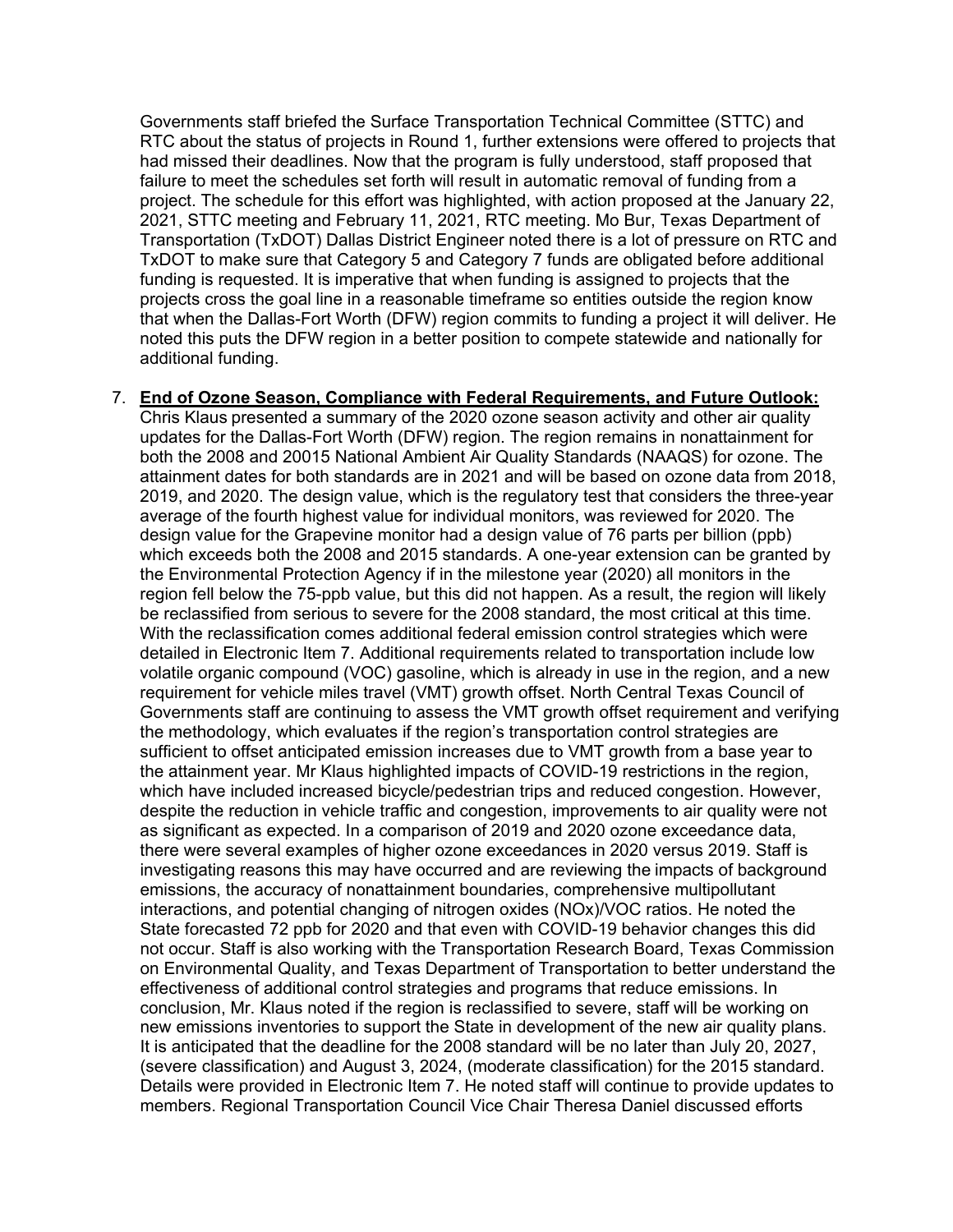implemented to affect the ozone levels and noted it does not seem the region is making significant progress. Michael Morris discussed design value trends over many years and noted data is trending downward. He added that staff will be discussing analytically how the region could have higher exceedances despite COVID-19 behavior changes, and the reasons that the current geography of the nonattainment boundary may not be the most accurate measure of air quality for the region. The historical ozone trend data will be provided to members by email. Barry L. Gordon discussed aviation emissions and the economic benefit of the Dallas Fort Worth International Airport. He asked if there was a way to parcel out aviation emissions to determine the overall air quality impact in comparison to automobiles. Mr. Klaus noted that at the ozone monitor level, readings are generated from all emissions sources and that aircraft emissions contribute to less than 10 percent of the total emissions. Even an 80 percent reduction in air travel would not have a significant impact, although any impact is important. Modeling helps staff to understand, based on emission inventories for each emission source, their individual contribution and how they interact with the atmosphere. Mr. Morris discussed the potential emission differences between idling planes and those in flight and noted these are the types of questions staff are investigating and working with partners to address.

8. **Overview of Next Steps Involving Travel Demand Management Program:** Sonya Landrum presented an overview of the regional Travel Demand Management (TDM) Program and efforts regarding the future direction of the program based on outcomes of travel behavior changes resulting from COVID-19 restrictions. The main goal of the North Central Texas Council of Governments' (NCTCOG) TDM Program is to reduce the demand for single-occupancy vehicle travel by implementing alternative forms of commute transportation. Examples include carpooling/vanpooling, transit, biking, walking, teleworking, compressed work weeks, as well as flexible or variable work schedules. As a result of COVID-19, the region has experienced drastic changes in commute patterns. There has been a large increase in the number of people who telecommute/work from home, as well as a large decrease in the number of people that drive and take transit. Positive impacts of these changes include decreased congestion and a small improvement in the region's air quality. However, the same commute pattern changes have had a negative impact on transit ridership which has shown a significant decline in comparison to the same months in 2019. Ms. Landrum reviewed private and public sector trip reduction targets and goals and noted that each are motivated to implement trip reduction strategies for different reasons. Staff have reviewed public and private sector strategies for various entities. Public-sector trip reduction strategies range from a 20 percent reduction up to an 80 percent reduction. In most cases, the reasons for implementing these strategies is motivated by the need to reduce congestion and improve air quality and many entities have ordinances that require employer participation. For the private sector, trip reduction targets range from 30-50 percent. Although the private sector reductions highlighted in the presentation reflect reductions made through teleworking, employers utilize a variety of TDM strategies to achieve the benefits of implementing a trip reduction program. Many private employers are motivated to reduce trips to reduce the company's carbon footprint, to affect climate change, or simply to save money. Because TDM is not a one size fits all solution, NCTCOG's TDM Program encourages employers to select and implement TDM strategies that work best for their needs. The COVID-19 pandemic has forced many employers, including NCTCOG, to test wide-scale, long-term teleworking which has proven to be achievable without sacrificing work quality and quantity. Staff recommended the Regional Transportation Council and NCTCOG take a leadership role in establishing a mandatory trip reduction goal for the region. To lead by example, NCTCOG is currently working to update the agency's alternative commute program to incorporate a mandatory trip reduction for staff in every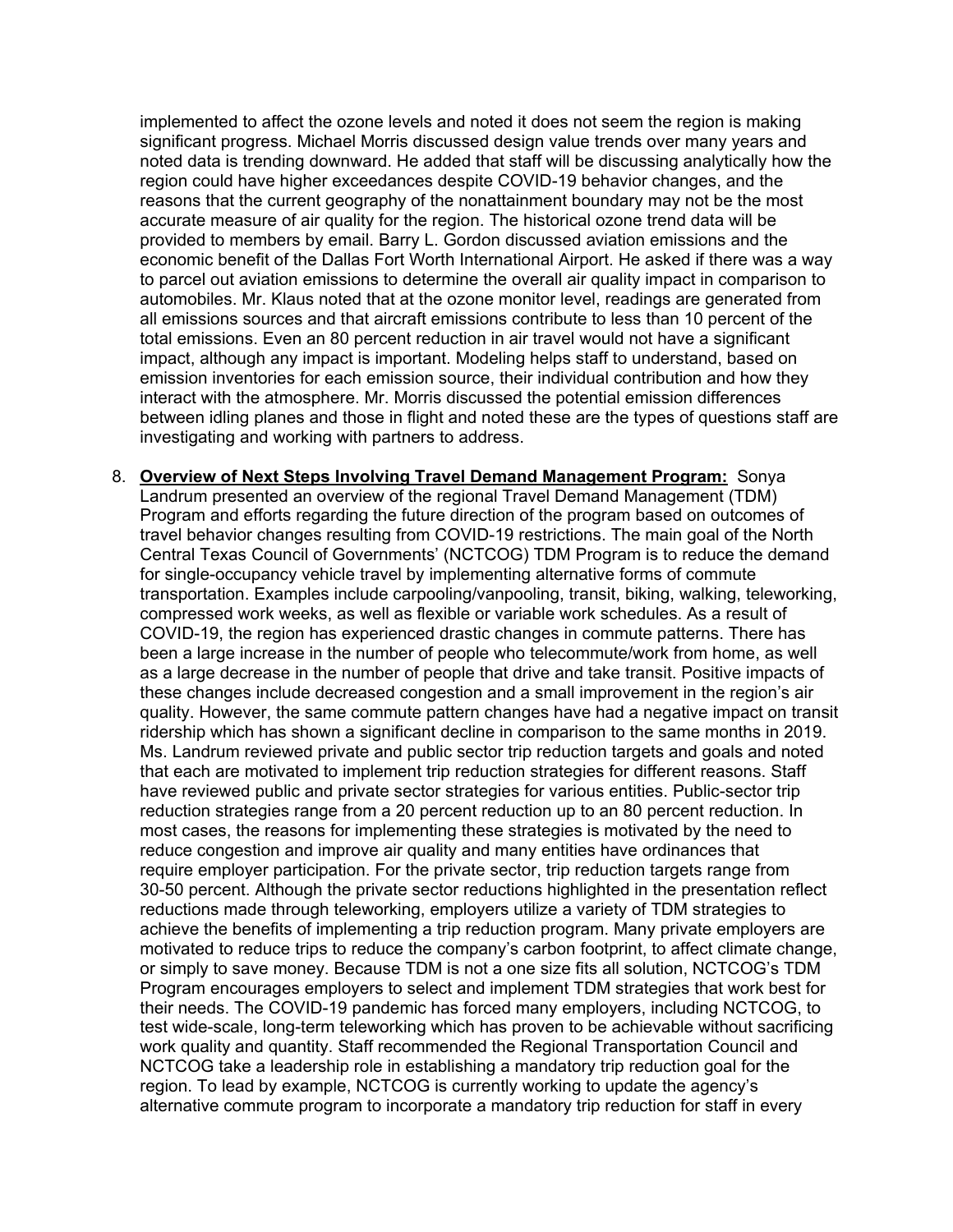department. Considerations for a mandatory trip reduction target include possible public policy tradeoffs. Setting a target too low, a 5-10 percent reduction for example, may result in no change at all to congestion levels or air quality benefits. However, setting a higher target of 50-80 percent may result in drastic improvements to air quality and decreased congestion levels but could also result in unintended consequences such as the increase of fatal crashes as a result of higher speeds on less congested roadways. Other unintended impacts of implementing aggressive telework requirements that completely remove trips into an urban center or central business district may result in negative impacts to transit usage, decreased sales tax collection and possible negative impacts to growth in the urban center. The goal is to set a regional target that is high enough to be meaningful, but not so high that it causes unintended consequences. Additional information regarding recommended mandatory trip reduction target will be presented to the Council in the first quarter of 2021. Members were welcomed to provide feedback to staff.

9. **Update on Air Quality Initiatives – Electric Vehicles and Energy Reporting:** Lori Clark provided an update on local electric vehicle (EV) initiatives. Initiatives presented address air quality emphasis areas for high-emitting vehicles/equipment, idling, and energy/fuel use, as well as federal performance measures for air quality and policy within Mobility 2045. North Central Texas Council of Governments (NCTCOG) staff continues to encourage EV adoption as a strategy to improve air quality and monitors the number of registered lightduty electric vehicles in the region and statewide. Over 13,000 vehicles are currently registered in the Dallas-Fort Worth (DFW) region. Additional information is available online through an interactive tool at [www.dfwcleancities.org/evnt.](http://www.dfwcleancities.org/evnt) In addition to consumer adoption, Mr. Clark highlighted local fleet successes. A case study with the City of Lewisville, one of the largest EV fleets in the region, was provided in Electronic Item 9.1. In addition, Everman ISD began roll out of EV buses in October 2020. Also highlighted was this year's virtual National Drive Electric Week which included a livestreamed event and workshops for local governments. Recordings of all events are available through [www.driveelectricdfw.org.](http://www.driveelectricdfw.org/) Also highlighted was Volkswagen incentive money for level-two electric vehicle charging stations available on a first come, first served basis. Staff is working on outreach strategies to inform multifamily housing areas and major employers of the funding availability. Ms. Clark also provided information on local government energy reporting. Nitrogen oxides emissions sources were highlighted. Related to comments earlier in the meeting, she noted off-road mobile emission sources include both planes and trains. Local governments in and near nonattainment areas are required by law to set a goal to reduce electricity consumption by five percent year over year and report annually to the Texas State Energy Conservation Office (SECO). Local government reporting often does not occur so to increase awareness and compliance, NCTCOG staff worked with colleagues in the agency and across the State to help achieve the goal of reducing energy consumption. Data from the reports are used by the Texas A&M Energy Systems Laboratory who estimated that in 2018 approximately one ton per day of ozone forming nitrogen oxides emissions were reduced through energy efficiency. This is approximately half of all measures credited in transportation conformity that are implemented by the Regional Transportation Council. This information is submitted to the Texas Commission on Environmental Quality and included in the biennial report to the Texas Legislature. Increases in reporting have been realized following increased outreach and were highlighted. A white paper summarizing reporting challenges and best practices was provided in Electronic Item 9.2. She noted 2020 reporting is due February 2021. Correspondence detailing changes in reporting, requirements, and information on an upcoming webinar was provided in Electronic Item 9.3. More information on efforts presented at the meeting was provided in Electronic Item 9.4.